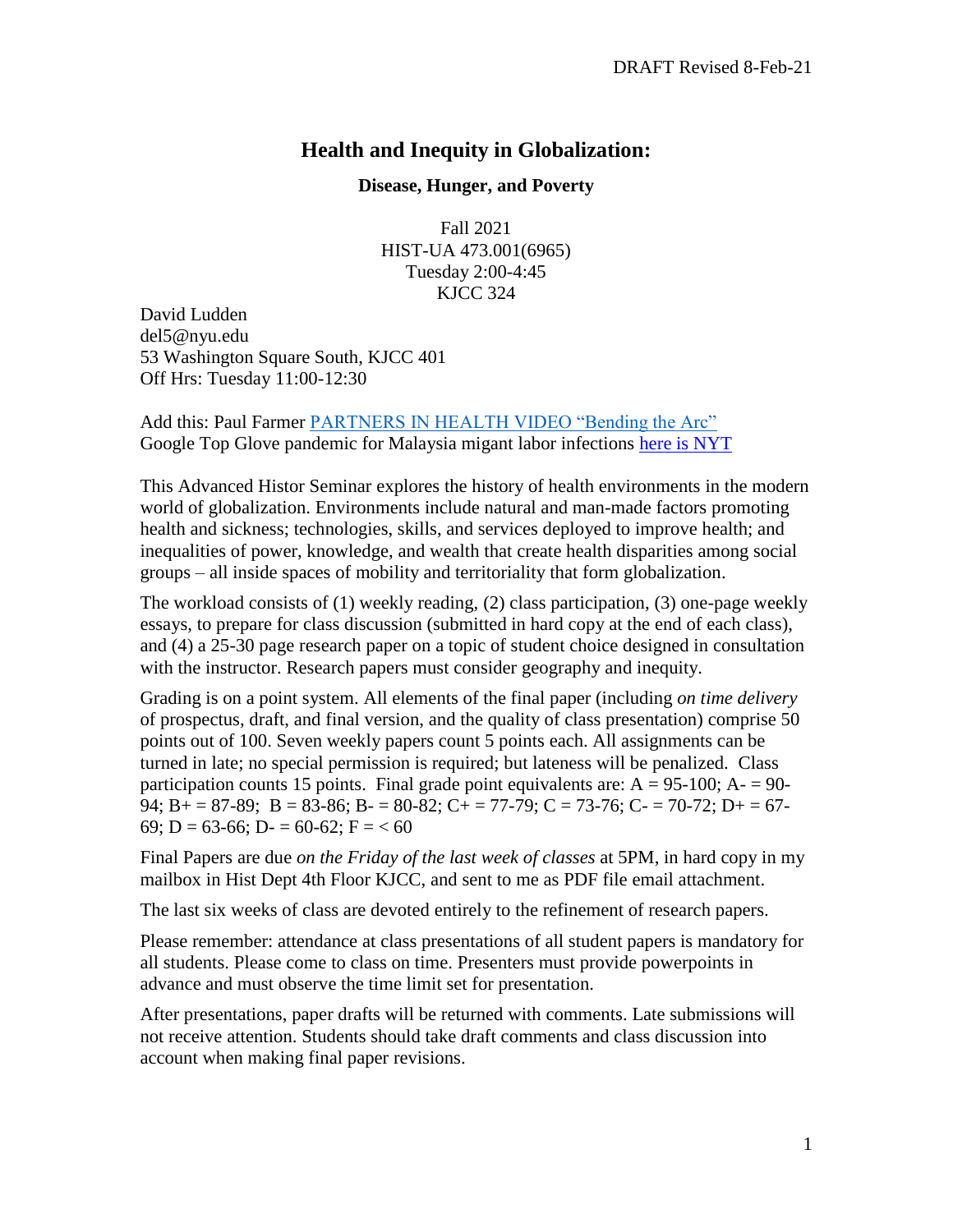# **History Department text on Advanced Seminar**

The advanced seminar is the capstone experience for most of our history majors. With the exception of the Honor's Students, this is the most significant research project that our students will complete. Furthermore, since all students in the Advanced Research seminars will have completed History 101, we can all assume that they have the ability to complete a major research project.

The Undergraduate Curriculum Committee recommends the following guidelines for all Advanced Seminars in the Department of History

- 1) Significant use of primary sources.
- 2) An analytical understanding of the historiography and secondary sources.
- 3) Completion of a 25-30 page research paper.
- 4) Paper has been reviewed, work-shopped and undergone a rewrite.
- 5) Student will give an oral presentation on their research.

#### **Books to buy in NYU Bookstore**

J.A.Webb, *Humanity's Burden: A Global History of Malaria*, Cambridge 2009. Amartya Sen, *Poverty and Famines: An Essay on Entitlement and Deprivation*, Oxford University Press, 1983. Mike Davis, *Planet of Slums*, Verso, 2003. Jim Yong Kim, et al, editors, *Dying For Growth: Global Inequality and the* 

*Health of the Poor*, Common Courage Press, 2000.

# **Weekly Schedule Outline**

## **1. 28 Jan. Overview of themes and coursework.**

Research ideas and resources.

Getting Started with research: Keywords. Bobst Ebrary. Google scholar. E-data. JSTOR. Ref Librarians.

Note: every week develops an idea that can be used to guide student research.

## **2. 4 Feb. The Creation of Medical Regimes.**

Read:<http://www.britishempire.co.uk/science/medicine/medicine.htm>

Add: Sunil Amrith, *Decolonizing International Health* New York: Palgrave, 2006

<http://site.ebrary.com/lib/nyulibrary/docDetail.action?docID=10263350>

 John Farley, *Brock Chisholm, the World Health Organization, and the Cold War* Vancouver : UBC Press ; c2008

<http://site.ebrary.com/lib/nyulibrary/docDetail.action?docID=10348915>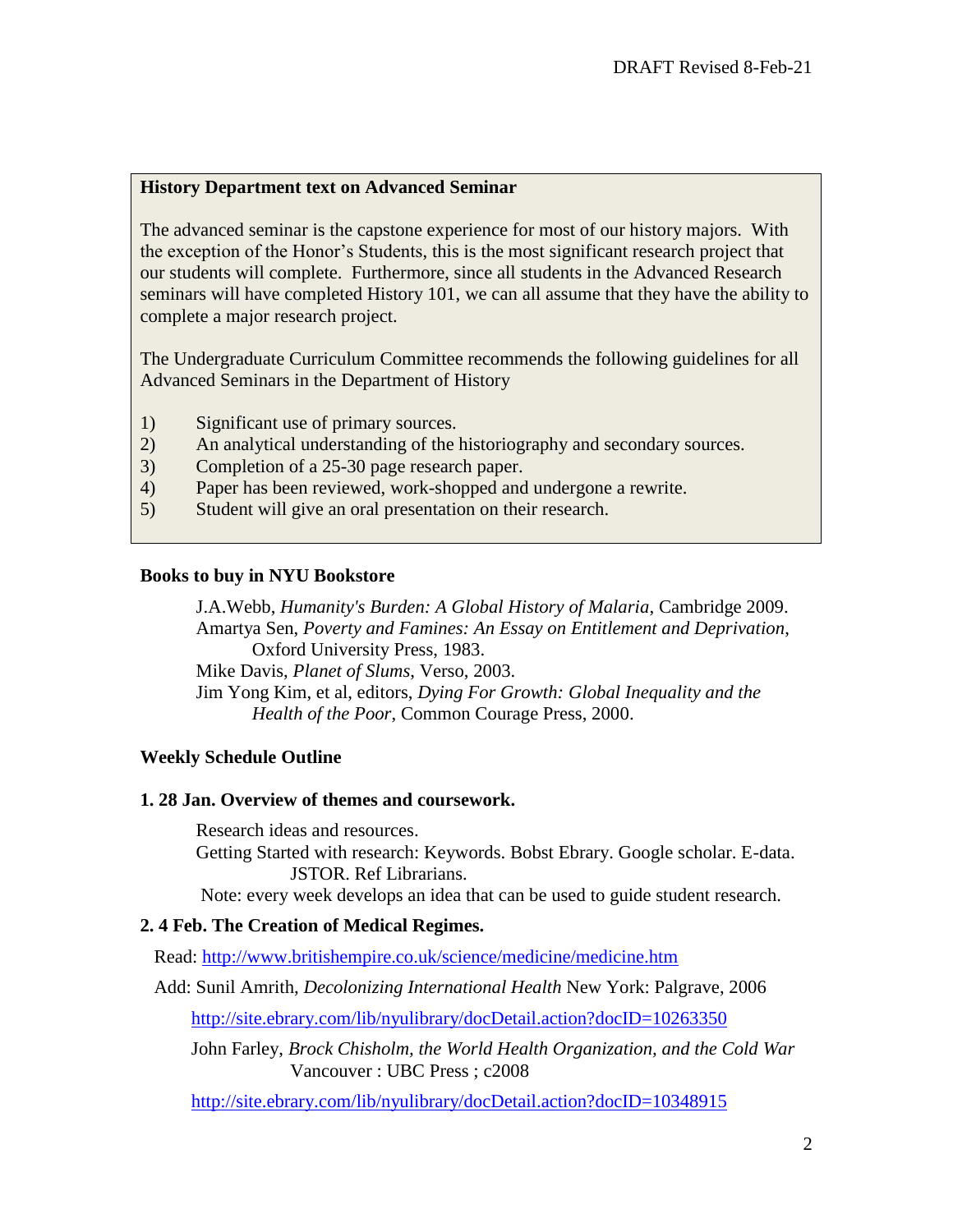*Reassessing Foucault: power, medicine and the body*, edited by Colin Jones and Roy Porter. New York: Routledge, 1998

<http://site.ebrary.com/lib/nyulibrary/docDetail.action?docID=5001428>

#### **3. 11 Feb. Fighting Infectious Disease: The Case of Malaria**. (Read Webb)

In reading and for your weekly paper, focus on the history of science, medicine, research, and public policy. Think about relevant themes of historical research. Who are the agents of this history? What is the archive? What are the research problems? What are the various levels of scale, of space and of time, in which these histories unfold?

#### **4. 18 Feb. Malaria in the World** (Read Webb)

Focus on geography, on the "spatial epidemiology" of malaria as a part of world history. Think about its various *regional* histories in the modern world. Consider the spatiality of power in medicine and in health conditions, focusing on the history of malaria as a medical problem, and on malaria prevention as a political issue. What are the research problems here?

#### **5. 25 Feb. Famine, Empire, War and Sovereignty.** Read Sen (Chapters 1-6, 9)

In class: view Satyajit Ray, "Distant Thunder" (100minute DVD)

Supplement: *Poverty Dynamics: Interdisciplinary Perspectives.* Chaps 9 and 11 by John Harriss and SR Osmani

<http://site.ebrary.com/lib/nyulibrary/docDetail.action?docID=10289639>

Read Sen's book as a study of health *regions* under changing conditions. Focus on his method: famine is a health problem measured by excess mortality, so his explanatory problem is, "who dies in excess of normal mortality rates, and who does not?" Then his question becomes: "why some people more than others." How are groups defined? Note: mortality rates are standard public health measures.

Famines are events in short periods of time. Focus on the various levels of spatial scale in which we might look for agents, causes, and solutions. Sen does not explore them all: he is focused on micro-economic causation. You should be able to describe many other causal factors and relevant levels of spatial and temporal scale. These all provide opportunities for historical research. Why is famine different in 1974 and 1944?

## **6. 4 Mar. Climate, Drought, and Markets at Work.** Read Sen (Chapters 7-8, 10)

Focus on the details of natural environments and the spatial *economics* of famine mortality in Africa. The "who" and "how" questions of "why famine" thus merge with questions of "where" and "when." In your paper, use maps and statistics to answer the question of "why" for *one* of his case studies.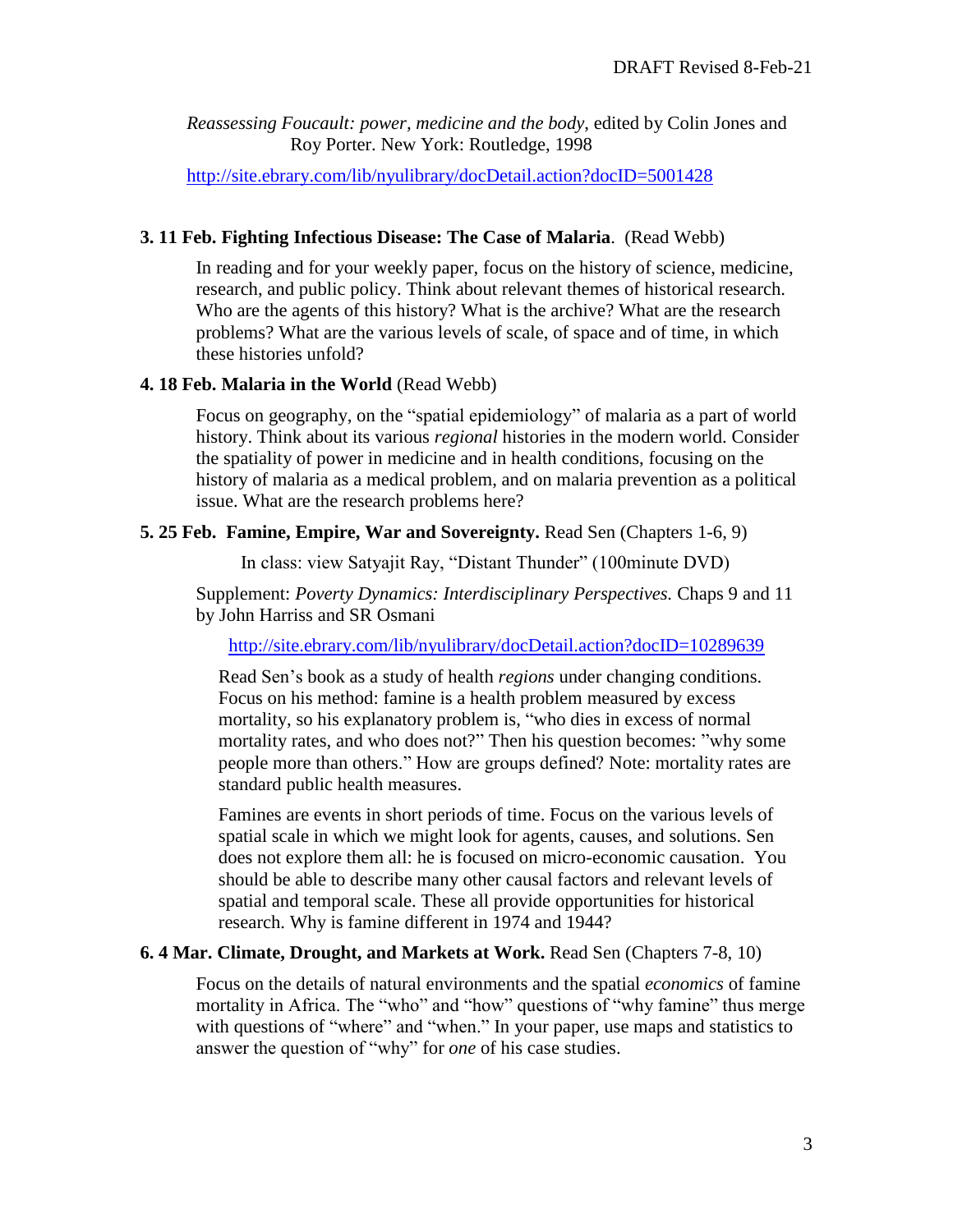# **7. 11 Mar. Everyday Environments of Deprivation.** (Read Davis)

Focus on this historical dynamics of contemporary slum production. The spatial inequity of global urbanism today operates at many levels of scale. Agrarian and rural health crises also attend the expansion of sick urban spaces. Explain. Think of specific cases in the U.S. context.

# **8. 18 March No Class. Spring Break. Enjoy**

**9. Week of 25 March.** Individual meetings. Bring text summary of paper topic with citations for readings for class.

# **10. Apr 1. Student research papers. Initial discussion.**

Bring to class one page of prose which clarifies your research problem, describes one text that deals with a specific question pertaining to that problem, and explains how the author(s) deploy data to answer that question.

Webb, Sen, and Davis provide models of problem-solving historical research. Please keep in mind that you can define a problem of any sort but your final research paper must include some consideration of geography and inequity.

In class, we will go around the room and see what each of you can contribute. Here is a model:

My research problem is everyday health-impairing malnutrition. It is an important problem because it is "the underlying cause of death for between three and five million children under five every year. Images of starving children in emergency settings are part of the public conscious, but the reality is that the vast majority of children suffering from malnutrition do so in silence, far away from the public eye." That quote is from [Doctors Without Borders](http://www.doctorswithoutborders.org/publications/article.cfm?id=3270&cat=special-report) website.

The question of invisibility is itself important. Why are some issues granted public importance, while others are not? Who makes them visible, and why? The question of "what's to be done" is thus secondary to the question of "what is worth doing" or "what is a priority." The War on Terror and related security issues are more important than hunger. What made violent death by gunfire a public issue? Whose death? Why?

Everyday malnutrition is an everyday famine. My reading spans the micro and macro dimensions of this problem to explore what is lurking in the invisible world of global malnutrition.

On the micro level of medical economics, see S.R. Osmania and Amartya Sen, "The hidden penalties of gender inequality: fetal origins of illhealth," *Economics and Human Biology*, 2003 Jan;1(1):105-21. [http://www.ncbi.nlm.nih.gov/pubmed/15463967.](http://www.ncbi.nlm.nih.gov/pubmed/15463967) On the macro level of food access, <http://www.hopkinschildrens.org/Malnutrition.aspx>